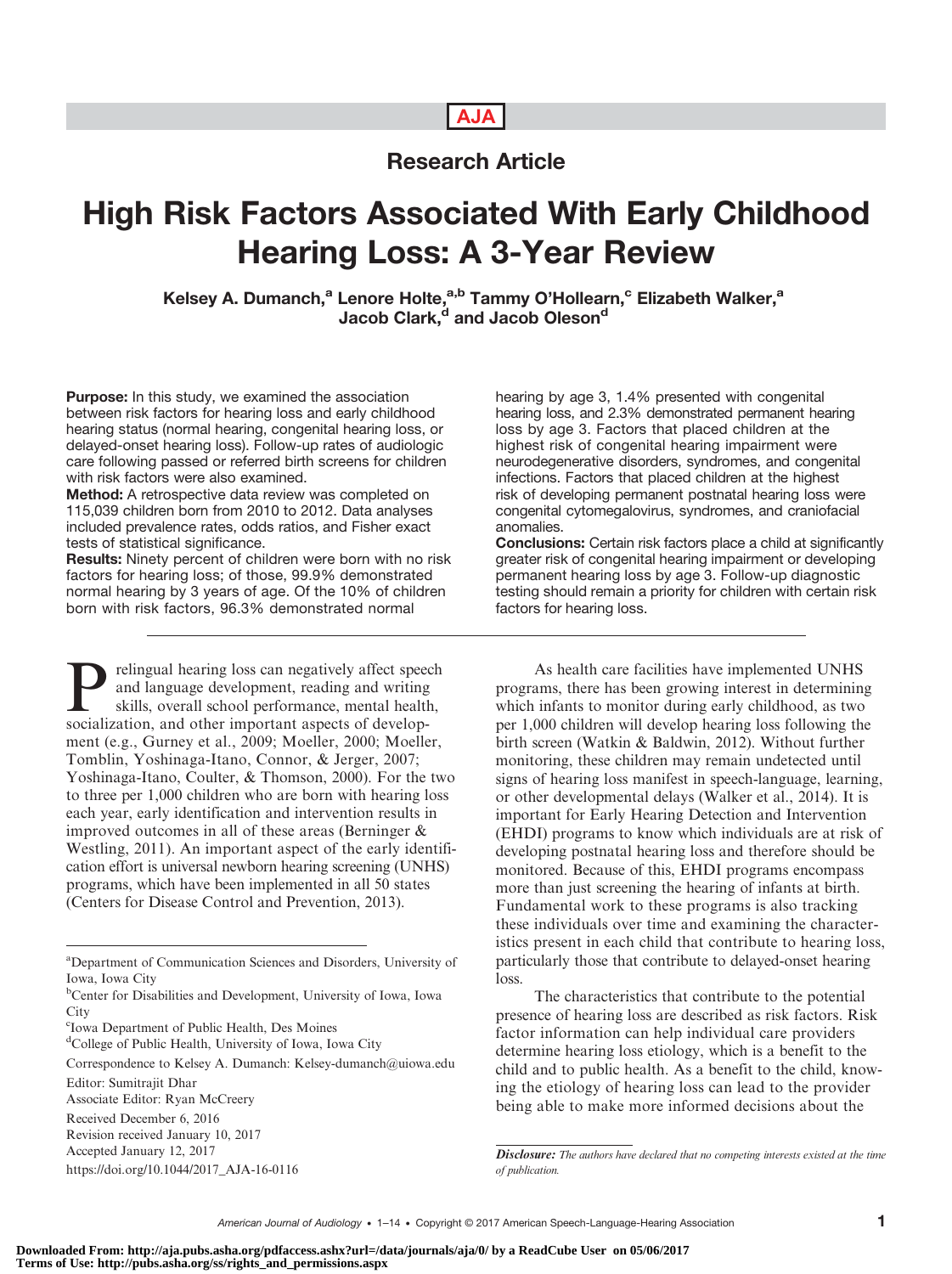course of treatment. As a benefit to public health, knowing the etiology of hearing loss allows EHDI programs to determine trends in developmental disabilities and the risks that are associated with these disabilities.

In their 2007 position statement, the Joint Committee on Infant Hearing (JCIH) identified 11 risk factors related to hearing loss in infants and children (JCIH, 2007). Eight of the 11 risk factors are primarily focused on delayed-onset hearing loss and thus are used to identify and monitor infants who pass their birth hearing screen but are at risk for developing hearing loss later in childhood. The 2007 JCIH statement recommends that all infants with a risk factor for hearing loss receive at least one audiologic assessment by 24 to 30 months of age, with more frequent and earlier monitoring of those with certain factors (e.g., craniofacial anomalies, family history of childhood hearing loss). The primary purpose of the current study was to examine the relationship between risk factors and hearing status (normal hearing, congenital hearing loss, or delayedonset hearing loss). We sought to determine the prevalence of risk factors among newborns and the likelihood a child would be born with hearing loss or would develop hearing loss on the basis of his or her specific risk factor(s). A secondary purpose was to examine follow-up rates of audiologic care for children with risk factors in order to determine if infants with a risk factor for hearing loss were receiving the recommended audiologic assessment.

Although the JCIH recommendations are based on the likelihood of a risk factor causing hearing loss, studies establishing these risks are limited. The current literature focuses on the risk factors that place a child at an increased likelihood to develop delayed-onset hearing loss as opposed to being born with congenital hearing loss. Furthermore, only two recent literature reviews exist, and findings are mixed. For example, one meta-analysis completed by Vos, Senterre, Lagasse, Group, and Leveque (2015) evaluated risk factor studies from the years 2000 to 2015 by using the grading of recommendations, assessment, development, and evaluation (GRADE) assessment method to determine the level of evidence and strength of recommendation for each risk factor (Guyatt et al., 2008). Results revealed the following evidence levels for associations between a given risk factor and delayed-onset hearing loss: (a) Strong levels included congenital cytomegalovirus (CMV), toxoplasmosis, syphilis, or rubella; (b) moderate levels included a family history of hearing loss, hyperbilirubinemia, meningitis, or extracorporeal membrane oxygenation (ECMO) therapy; (c) weak levels included low Apgar scores; and (d) very low levels included congenital herpes, low birth weight, neonatal intensive care unit (NICU) stay, assisted ventilation, or ototoxic drugs. It is interesting to note that these results both confirm and conflict with those found in another comprehensive literature review. Beswick, Driscoll, and Kei (2012) evaluated 40 risk factor studies from the years 1973–2011. Results revealed the following evidence levels for associations between a given risk factor and delayed-onset hearing loss: (a) Strong levels included congenital CMV or ECMO therapy; (b) weak levels included

genetic mutations, respiratory distress syndrome, or family history of hearing loss; and (c) no link included low birth weight or congenital toxoplasmosis. The discrepancies between these two comprehensive literature reviews are apparent: Although Vos et al. (2015) found a high level of evidence linking toxoplasmosis and hearing loss, Beswick et al. (2012) did not, and although Vos et al. (2015) found a moderate level of evidence linking ECMO and hearing loss, Beswick et al. (2012) found a stronger link. At the same time, there were also consistent findings: Both reviews found a high level of evidence linking congenital CMV and hearing loss, a moderate level linking family history and hearing loss, and little to no evidence linking low birth weight and hearing loss. These ambivalent findings illustrate the need for further large-scale research to examine the association between risk factors and postnatal hearing status. These comprehensive reviews that omitted congenital hearing loss also demonstrate the need for large-scale research to examine the association between risk factors and hearing loss present at birth. Although individuals with congenital hearing loss will likely be identified through the UNHS, determining the etiology is a critical component of public health. Because nongenetic factors (e.g., maternal infections, such as rubella, CMV, or herpes; toxins consumed by the mother during pregnancy; or birth injuries) account for approximately 25% of congenital hearing loss (American Speech-Language-Hearing Association, 2015), knowing the etiology of hearing loss allows EHDI programs to monitor and characterize trends in the risks that are associated with these developmental disabilities and, importantly, promote public health education and maternal safety practices.

No published studies to date have examined the relative risk of both congenital and delayed-onset hearing loss for a population of infants and toddlers who have one or more of the risk factors described by JCIH (2007). Only one such study, conducted by Beswick, Driscoll, Kei, Khan, and Glennon (2013), has examined which risk factor or combination of risk factors are most likely to predict postnatal hearing loss using odds ratios (ORs). In their study, 2,107 children who received a bilateral "pass" on the newborn hearing screen but had one or more risk factors for hearing loss were included and their hearing status examined. Only two risk factors, family history of hearing loss and craniofacial anomalies, predicted the occurrence of postnatal hearing loss in children. Results showed that family history of hearing loss made a child 1.92 times more likely to develop postnatal hearing loss than a child without a family history of hearing loss, and craniofacial anomalies made a child 2.61 times more likely to develop postnatal hearing loss than a child without craniofacial anomalies. With the exception of the Beswick et al. (2013) study, the literature linking risk factors and hearing loss are calculated using prevalence percentages that are based on a specific sample of individuals who have hearing loss and also have a risk factor or, conversely, a specific sample of individuals who have a given risk factor and if they developed hearing loss (i.e., frequency of occurrence) rather than calculating ORs (i.e., likelihoods). Because ORs are a measure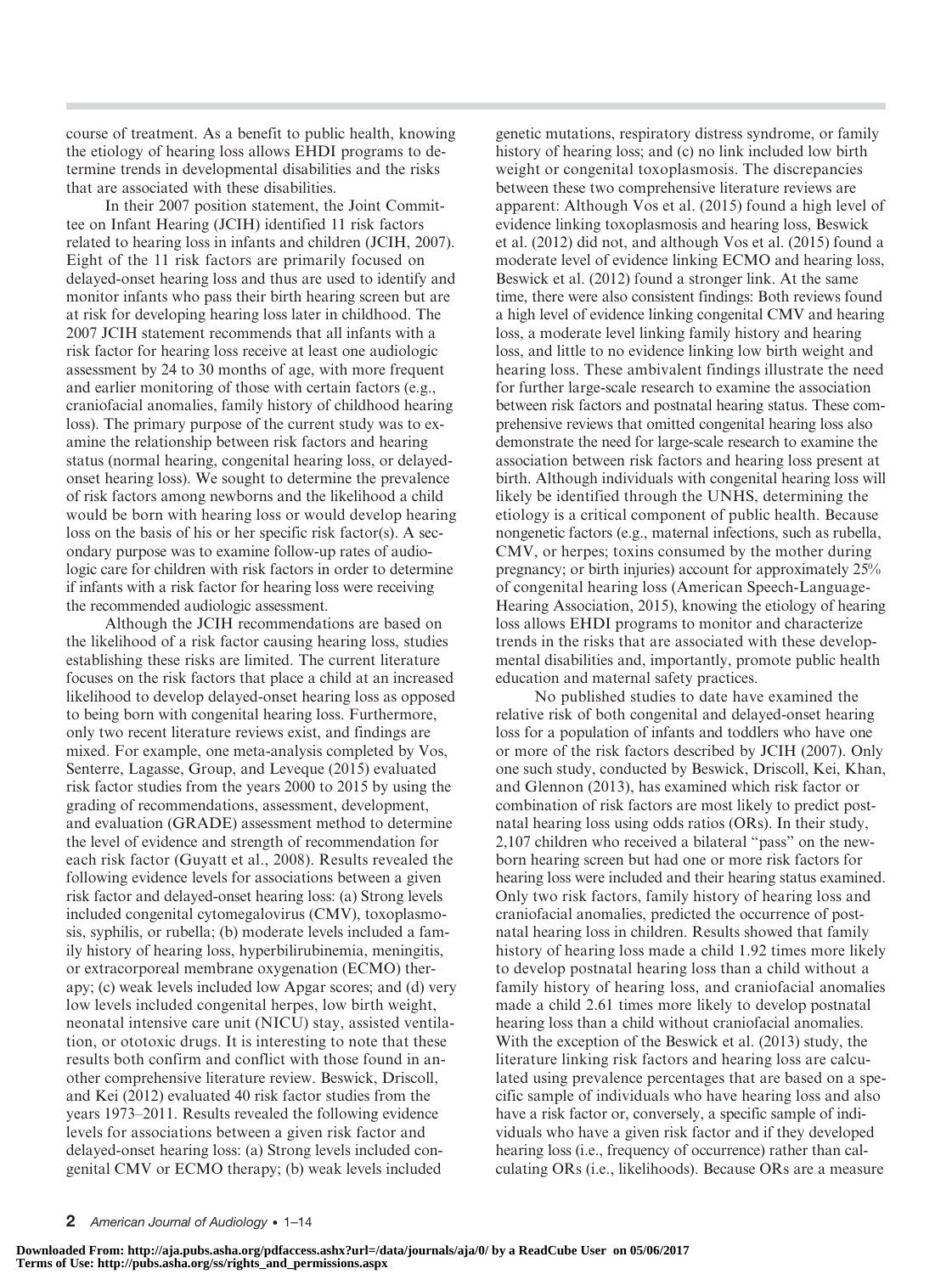of association between an exposure and an outcome (i.e., these ratios represent the odds that an outcome will occur given a particular exposure in comparison to the occurrence in the absence of that exposure; Szumilas, 2010), it would be advantageous to use these statistical analyses when examining the impact of risk factors on hearing to understand likelihoods in addition to the frequency of occurrence.

The prevalence of those with hearing loss risk factors in the general population varies between 3% and 12% (e.g., Russ et al., 2002; Vohr et al., 2000; Wood, Davis, & Sutton, 2013). Of those individuals with at least one risk factor, the rate of hearing loss varies from  $0\%$  to  $100\%$ . Discrepancies in study findings have been vast and typically depend upon the location in which the given risk factor is studied; further, issues have been raised regarding sample sizes. For example, Weichbold, Nekahm-Heis, and Welzl-Mueller (2006) discovered that family history of hearing loss occurred at a rate of 2.86% (three out of 105 sampled) among individuals with hearing loss; in contrast, Beswick et al. (2013) discovered that family history of hearing loss occurred at a rate of 46.4% (26 out of 56 sampled). Another example includes congenital CMV, which was discovered in 7.4% (48 out of 651) of individuals by Dahle et al. (2000); 22% (13 out of 60) of individuals by Foulon, Naessens, Foulon, Casteels, and Gordts (2008); and 63% (77 out of 123) of individuals by Goderis et al. (2016). Because of the paucity of conclusive research examining hearing loss and JCIH risk factors, as demonstrated through comprehensive literature reviews by Beswick et al. (2012) and Vos et al. (2015), and incongruous results, such as the ones discussed above, prominent sources in the field of audiology have suggested that ongoing hearing monitoring for children with risk factors is unnecessary (e.g., Roush & Corbin, 2016).

In the state of Iowa, ongoing hearing monitoring for children with risk factors is recommended and outlined in Iowa Code Section 135.131, the same law that requires UNHS (Iowa Department of Public Health [IDPH], 2003). Mandatory hearing screening of all newborns has been implemented since 2004, with the exception of infants born with a condition that is incompatible with life or when there is active parent refusal of the hearing screen. This law mandates that any facility or health care professional is required to report to the IDPH the results of a hearing screen, hearing rescreen, or diagnostic assessment for any child younger than 3 years (IDPH, 2003) even when the outcome is normal hearing. The only allowable exception to reporting occurs when the hearing loss is a transient conductive hearing loss lasting less than 90 days in the best judgment of the practitioner. This exception will apply only if the child passed the initial hearing screening or rescreening or received a diagnostic assessment that resulted in normal hearing for both ears prior to the determination of the transient hearing loss. Since 2009, this legislation has also mandated the reporting of JCIH risk factors for all infants by providers who perform screenings and follow-up care. The parents and primary care provider of any child identified as having one or more risk factors

receive a letter from the IDPH at 2 months of age indicating the need for a follow-up hearing screen at either 6 months or 24–30 months of age. In accordance with JCIH recommendations, the time at which follow-up care is recommended is based on the risk factor(s) present and their presumed likelihood of causing hearing loss (IDPH, 2008). This provides a unique opportunity to study the association between risk factors and congenital or delayed-onset hearing loss in a population of infants and toddlers.

Although it is strongly recommended that children with hearing loss risk factors return for follow-up audiologic care regardless of the birth screen outcome, it is certainly not required. Valuable resources are dedicated to notifying families of children with risk factors to return for follow-up, but no literature exists regarding the exact follow-up rates of these individuals. Although 2013 national EHDI data from the Centers for Disease Control and Prevention demonstrate that the national lost to follow-up rate for diagnosis was  $32.1\%$  (range = 0.0%–86.8%), with Iowa's lost to follow-up rate at 35.8%, there are no specific data regarding the follow-up rates for children with risk factors (Centers for Disease Control and Prevention, 2013). As there is an absence of these data, it is critical to determine the status of follow-up for children with risk factors so as to make appropriate recommendations for continuing to recommend follow-up care, examining factors related to loss to follow-up, or shifting recommendations for targeted follow-up procedures.

The current study aims to determine not only the prevalence of children with risk factors but also the likelihood of a child to present with hearing loss on the basis of his or her specific risk factor(s). Findings from this study, in conjunction with previous literature, may contribute to the growing body of literature regarding possible etiologies of hearing loss. Findings may also aid in shifting protocols for risk-monitoring programs, as issues with small sample sizes and inconsistent evidence related to various measures of risk have previously limited these recommendations. This study aims to answer the following questions:

- 1. What percentage of newborns is identified as having high risk factors associated with congenital or delayed-onset hearing loss?
- 2. What is the risk of congenital or delayed-onset hearing loss for infants and toddlers with risk factors relative to the risk for individuals without those risk factors?
- 3. What are differences in follow-up rates for children with risk factors (CWRF) who pass the newborn hearing screen and those who do not pass the newborn hearing screen?

## **Method**

#### Data Extraction

The IDPH EHDI program utilizes an online database, Oz Systems eScreener Plus (eSP), to track all babies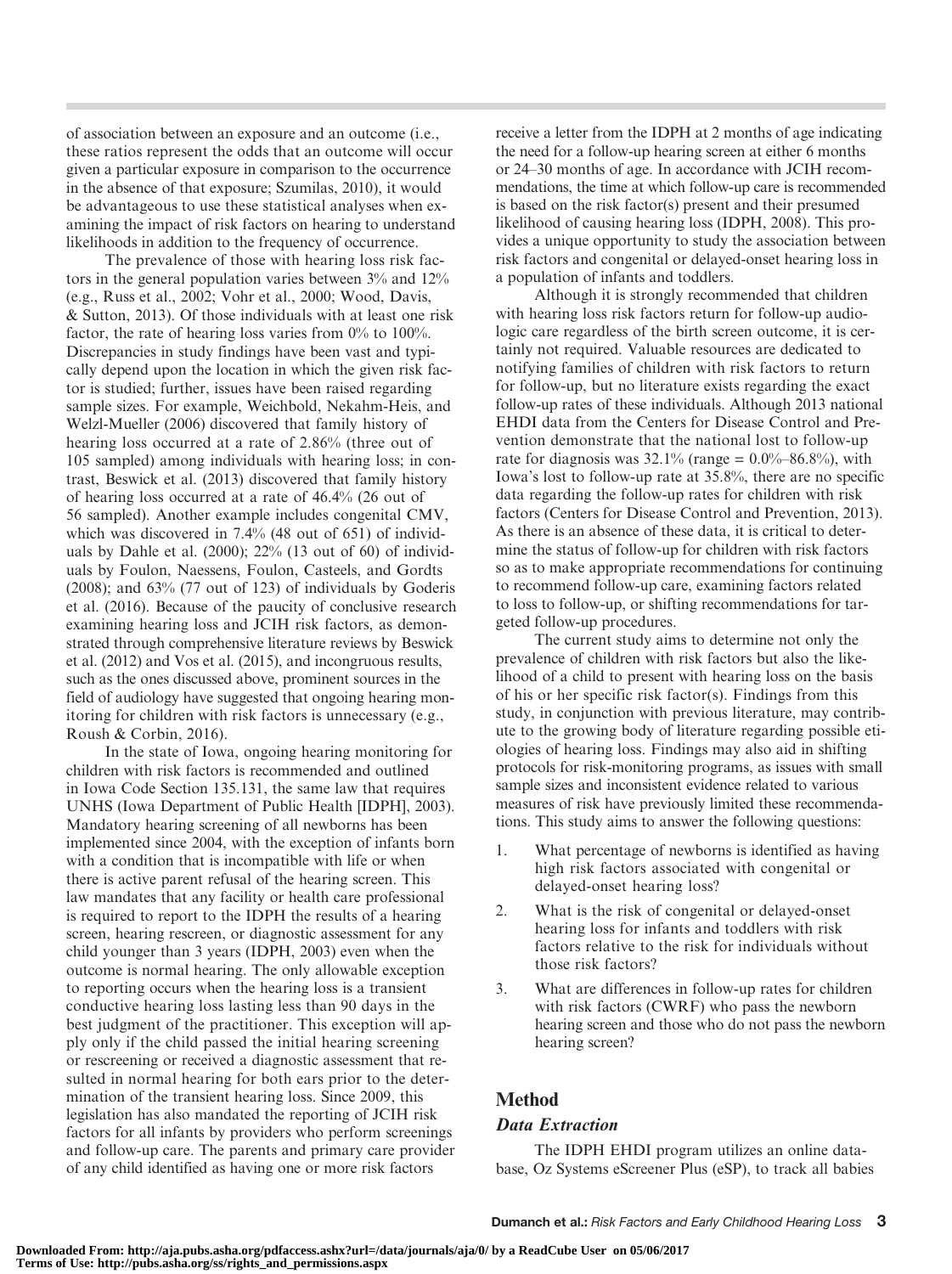born in the state of Iowa (IDPH, 2016). When a child is born, information including the birth location; date, time, and weight at birth; demographic information, presence or absence of risk factors for hearing loss (indicated by checking "yes" or "no" in the database); and hearing screening results are obtained from the infant's medical record and are entered into eSP. Each child's record is updated as more information becomes available (e.g., development of additional risk factors, additional hearing screenings, or diagnostic audiology information). All demographic and hearing health care information for each child under the age of 3 is included in eSP. All data from this study were retrieved from the eSP database, deidentified, and completed under the approval of the University of Iowa Institutional Review Board and through a data-sharing agreement with the IDPH. A list of risk factors documented for each individual in Iowa and the corresponding recommendation for audiologic assessment is located in Table 1.

#### Study Population

A retrospective population study was completed. All infants born in Iowa between January 1, 2010, and December 31, 2012, who received a hearing screen were included. All individuals included in this study reached their third birthday by the beginning of data collection and thus were considered to have complete records.

#### Data Analysis

Data extracted from eSP included information regarding birth nursery (i.e., well baby or NICU); hearing status (i.e., normal hearing or onset of permanent congenital or delayed hearing loss); risk factor presence or absence; and all audiologic results, including date and outcome of birth screen(s), hearing rescreen(s), and diagnostic evaluation(s). Presence of hearing loss or normal hearing was determined by the diagnosing audiologist for children who received an audiologic evaluation. For others, it was determined by the outcome of the last step in the screening and follow-up process. For example, a baby who passed the newborn hearing screen (NHS) and received no other follow-up was considered to have normal hearing for purposes of this study. A baby who did not pass the NHS and was later diagnosed with permanent hearing loss was considered to have congenital hearing loss. A baby who passed the NHS and was later diagnosed with permanent hearing loss was considered to have delayed-onset hearing loss.

Prevalence rates were calculated for hearing status given each risk factor. ORs and their 95% confidence intervals for congenital and delayed-onset hearing loss (before age 3 years) were calculated for each risk factor. ORs are a way to examine categorical data and describe the strength of the association between the risk factor and the hearing status outcome. Because the data examined are categorical in nature (i.e., outcome of hearing loss or outcome of

Table 1. Risk factors documented in the state of Iowa and their abbreviations.

| Factor                                                                                                        | <b>Abbreviation</b> |
|---------------------------------------------------------------------------------------------------------------|---------------------|
| Parent or caregiver concern regarding hearing, speech, language, or developmental delay <sup>a</sup>          | Concern             |
| Family history of permanent childhood hearing loss <sup>a</sup>                                               | Family Hx           |
| Neonatal intensive care unit stay of greater than 5 days <sup>a</sup>                                         | <b>NICU</b>         |
| Extracorporeal membrane oxygenation <sup>a</sup>                                                              | <b>ECMO</b>         |
| Assisted or mechanical ventilation                                                                            | Vent                |
| Exposure to ototoxic medications, including gentamicin, tobramycin, furosemide/lasix, chemotherapy            | OtoMeds             |
| Hyperbilirubinemia requiring exchange transfusion                                                             | Bili                |
| Congenital cytomegalovirus <sup>a</sup>                                                                       | cCMV                |
| Congenital herpes                                                                                             | cHerpes             |
| Congenital rubella                                                                                            | cRubella            |
| Congenital syphilis                                                                                           | cSyph               |
| Congenital toxoplasmosis                                                                                      | cToxo               |
| Other culture-positive congenital infection                                                                   | Cong Infect         |
| Craniofacial anomalies, including cleft lip or palate, microtia, atresia, choanal atresia                     | CranioFac           |
| Syndromes associated with hearing loss or progressive or late-onset hearing loss, including neurofibromatosis | Syndrome            |
| type II, Treacher Collins, Stickler, Pierre Robin Sequence, Goldenhar, CHARGE association, Usher syndrome,    |                     |
| Waardenburg, Trisomy 21, Alport, Pendred, and Jervell and Lange-Nielsen <sup>a</sup>                          |                     |
| Neurodegenerative disorder, including Hunter syndrome, sensory-motor neuropathies, Friedreich's ataxia,       | Neuro Dis           |
| Charcot-Marie-Tooth syndrome <sup>a</sup>                                                                     |                     |
| Culture-positive postnatal infections associated with sensorineural hearing loss                              | Post Infect         |
| Meningitis, bacterial or viral <sup>a</sup>                                                                   | Mening              |
| Head injury, especially basal skull or temporal bone fracture <sup>a</sup>                                    | Head Inj            |
| Apgar score 0-4 at 1 min                                                                                      | 1Apgar              |
| Apgar score 0-6 at 5 min                                                                                      | 5Apgar              |
| Birth weight lower than 1500 g                                                                                | $BW < 1500$ q       |
| Recurrent or persistent otitis media with effusion for greater than 3 months                                  | OM > 3              |
|                                                                                                               |                     |

<sup>a</sup>A child is recommended to see an audiologist for a hearing evaluation by 6 months of age; with the remaining factors, children are recommended to return at 24–30 months for audiologic follow up (Iowa Department of Public Health, 2008).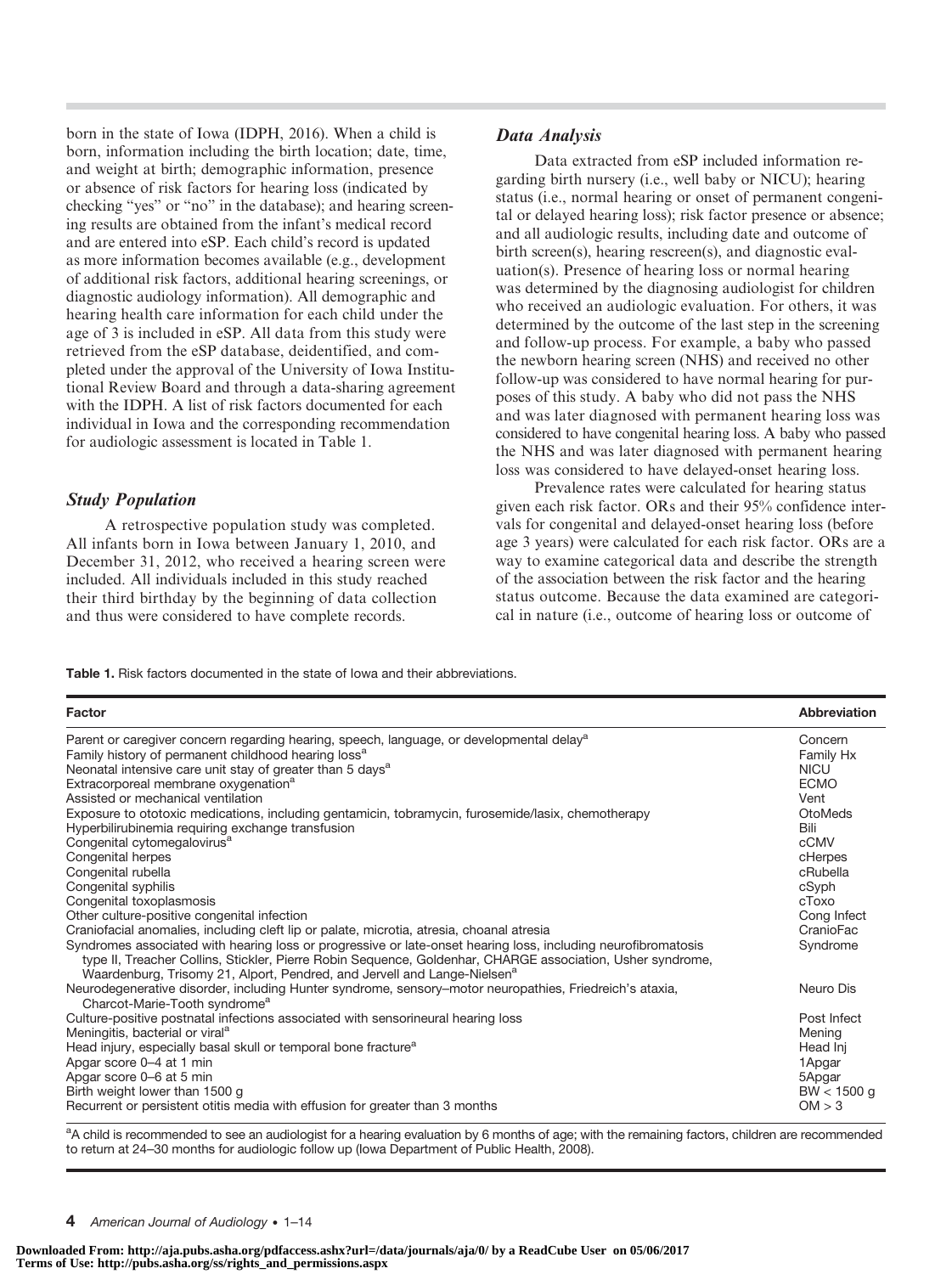normal hearing) and certain risk factors only contained a small number of cases, the Fisher exact test was used to determine the level of statistical significance (du Prel, Rohrig, Hommel, & Blettner, 2010).

### **Results**

## What Percentage of Newborns Is Identified as Having High Risk Factors Associated With Congenital or Delayed-Onset Hearing Loss?

Between January 2010 and December 2012, 115,039 children were born in the state of Iowa and received an NHS. Of that number,  $90\%$  ( $n = 103,735$ ) were identified as having no risk factors for hearing loss, and  $10\%$  ( $n = 11,304$ ) were identified as having at least one risk factor for hearing loss (see Figure 1). It is important to note, while 90% of individuals were identified as having zero risk factors for hearing loss, this does not necessarily mean that these individuals did not in fact have risk factors for hearing loss but, rather, that risk factors were not reported, identified, or present by age 3. Among the 10% of those with identified risk factors, individuals had one to seven risk factors, and this breakdown can be seen in Figure 2. Figure 3 presents specific risk factors present in the study population. The most commonly occurring risk factors included ototoxic medication treatment in 54.3% ( $n = 6.137$ ) of CWRF, NICU stay of greater than 5 days in 52.8% ( $n = 5,957$ ), and family history of childhood hearing loss in 23% ( $n = 2,597$ ). The numbers do not equal 100%, as 43% of the children presented with more than one risk factor.

Of the children with no reported risk factors, 99.9%  $(n = 103,640)$  had normal hearing up to age 3 years. Congenital hearing loss was present in 0.07% ( $n = 75$ ), and 0.01% ( $n = 20$ ) developed permanent hearing loss by age 3. Of the CWRF,  $96.3\%$  ( $n = 10,886$ ) were documented as having normal hearing up to age 3 years. Congenital hearing loss was present in 1.4% ( $n = 163$ ), and 2.3% ( $n = 255$ ) developed hearing loss by age 3.

Table 2 displays prevalence rates for hearing loss among those with particular risk factors. The risk factors

Figure 1. Breakdown of risk factors status and hearing status for study participants.



Figure 2. Number of risk factors present in each individual for those with one or more risk factors.



that were most commonly associated with congenital hearing loss (i.e., percentage of individuals with that specific risk factor who were identified with hearing loss from birth) included neurodegenerative disorders (66.7%,  $n = 2$ ); syndromes (13.7%,  $n = 19$ ); and congenital infections other than rubella, syphilis, herpes, toxoplasmosis, and CMV  $(10.5\%, n = 4)$ . The risk factors that were most commonly associated with delayed-onset hearing loss (i.e., percentage of individuals with that specific risk factor who presented with normal hearing at birth but were identified with hearing loss by age 3 years) included congenital CMV  $(18.8\%, n = 3)$ , syndromes  $(10.8\%, n = 15)$ , and craniofacial anomalies (9.9%,  $n = 22$ ).

## What Is the Risk of Congenital or Delayed-Onset Hearing Loss for Infants and Toddlers With Risk Factors Relative to the Risk for Those Without Risk Factors?

In addition to prevalence rates, ORs and their 95% confidence intervals were calculated for each risk factor (see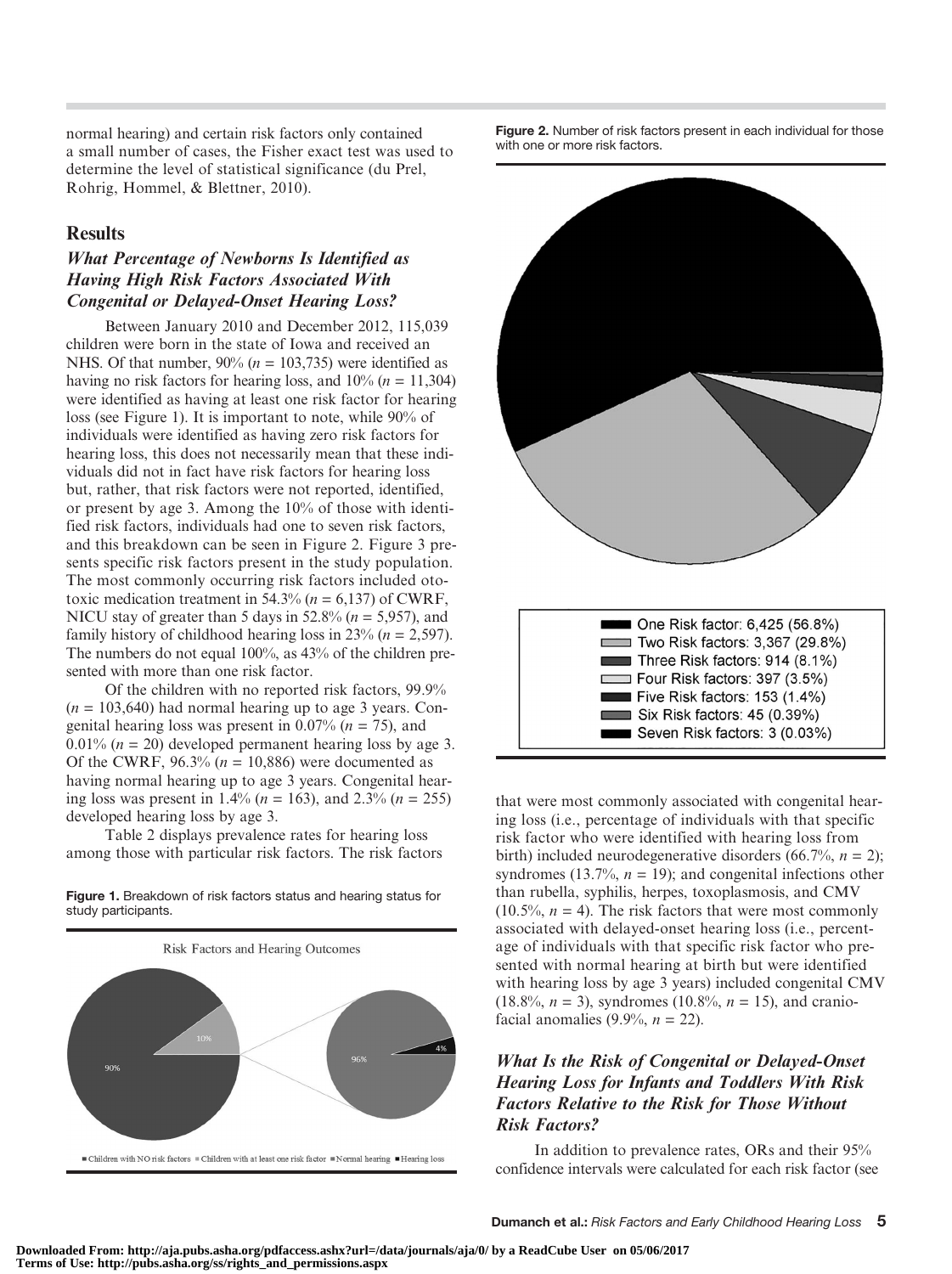Figure 3. Risk factor presence and hearing loss in lowa for the years studied. Hx = History; ECMO = extracorporeal membrane oxygenation; CMV = cytomegalovirus; BW = birth weight; OM = otitis media.



Table 3). If a risk factor has an OR of a given value (e.g.,  $OR = 100$ , the odds that a child with that risk factor will have congenital hearing loss are 100 times greater than the odds of congenital hearing loss for a child without that risk factor. Risk factors that placed children at the highest risk of congenital hearing loss (i.e., largest OR in combination with

highest statistical significance,  $p < .001$ ) were neurodegenerative disorders (OR = 1,065.34), syndromes (OR = 104.57), and congenital infections ( $OR = 65.15$ ). Risk factors that place a child at the highest risk of developing permanent postnatal hearing loss were congenital CMV (OR = 98.04), syndromes  $(OR = 58.38)$ , and craniofacial anomalies  $(OR = 50.63)$ .

Table 2. Risk factors present in the study population.

| <b>Risk factor</b> | <b>Total number with</b><br>risk factor | Normal hearing,<br>n (%) | <b>Congenital HL,</b><br>$n$ (%) | Delayed-onset HL,<br>$n$ (%) | All hearing loss,<br>$n$ (%) |
|--------------------|-----------------------------------------|--------------------------|----------------------------------|------------------------------|------------------------------|
| Concern            | 93                                      | 85 (91.4)                | 5(5.4)                           | 3(3.2)                       | 8(8.6)                       |
| Family Hx          | 2,597                                   | 2,508 (96.6)             | 41(1.6)                          | 48 (1.8)                     | 89 (3.4)                     |
| <b>NICU</b>        | 5,965                                   | 5,726 (96.0)             | 72 (1.2)                         | 167 (2.8)                    | 239 (4.0)                    |
| <b>ECMO</b>        | 3                                       | 3(100.0)                 | 0                                | 0                            | 0                            |
| Vent               | 555                                     | 518 (93.3)               | 15(2.7)                          | 22(4.0)                      | 37 (6.6)                     |
| Oto Meds           | 6,136                                   | 5,894 (96.1)             | 74 (1.2)                         | 168 (2.7)                    | 242 (3.9)                    |
| Bili               | 71                                      | 69 (97.2)                | 1(1.4)                           | 1(1.4)                       | 2(2.8)                       |
| cCMV               | 16                                      | 12 (75.00)               | 1(6.25)                          | 3(18.75)                     | 4(25.00)                     |
| cHerpes            | 2                                       | 2(100.0)                 | 0                                |                              |                              |
| cRubella           |                                         | 1(100.0)                 | 0                                |                              |                              |
| cSyphillis         |                                         | 1(100.0)                 | U                                |                              | U                            |
| cToxo              |                                         | 0                        | <sup>0</sup>                     |                              | 0                            |
| Cong Infect        | 38                                      | 33 (86.8)                | 4(10.5)                          | 1(2.6)                       | 5(13.2)                      |
| Cranio Fac         | 222                                     | 182 (82.0)               | 18(8.1)                          | 22(9.9)                      | 40 (18.0)                    |
| Syndrome           | 139                                     | 105 (75.5)               | 19 (13.7)                        | 15 (10.8)                    | 34 (24.5)                    |
| Neuro Dis          | 3                                       | 1(33.3)                  | 2(66.7)                          | 0                            | 2(66.7)                      |
| Post Infect        | 35                                      | 33(94.3)                 | 1(2.9)                           | 1(2.9)                       | 2(5.7)                       |
| Mening             | 18                                      | 17 (94.4)                | 0                                | 1(5.6)                       | 1(5.6)                       |
| Head Inj           | 17                                      | 17 (100)                 | <sup>0</sup>                     | 0                            | 0                            |
| 1Apgar             | 1,314                                   | 1.247 (94.9)             | 27(2.1)                          | 40(3.0)                      | 67(5.1)                      |
| 5Apgar             | 537                                     | 489 (91.1)               | 24(4.5)                          | 24(4.5)                      | 48 (8.9)                     |
| $BW < 1500$ g      | 734                                     | 684 (93.1)               | 20(2.7)                          | 30(4.1)                      | 50 (6.9)                     |
| OM > 3             | 47                                      | 44 (93.6)                | 1(2.1)                           | 2(4.3)                       | 3(6.4)                       |
| Oto Meds only      | 1,713                                   | 1,672 (97.60)            | 6(0.35)                          | 35 (2.00)                    | 41 (2.40)                    |
| Family Hx only     | 2,358                                   | 2,281 (96.7)             | 35(1.5)                          | 42 (1.8)                     | 77 (3.3)                     |
| No risk factors    | 103,735                                 | 103,640 (99.9)           | 75 (0.07)                        | 20 (0.02)                    | 95 (0.10)                    |

Note. Included are prevalence rates for HL among those with a particular risk factor. HL = hearing loss; Hx = history; ECMO = extracorporeal membrane oxygenation; CMV = cytomegalovirus; BW = birth weight; OM = otitis media.

#### 6 American Journal of Audiology • 1–14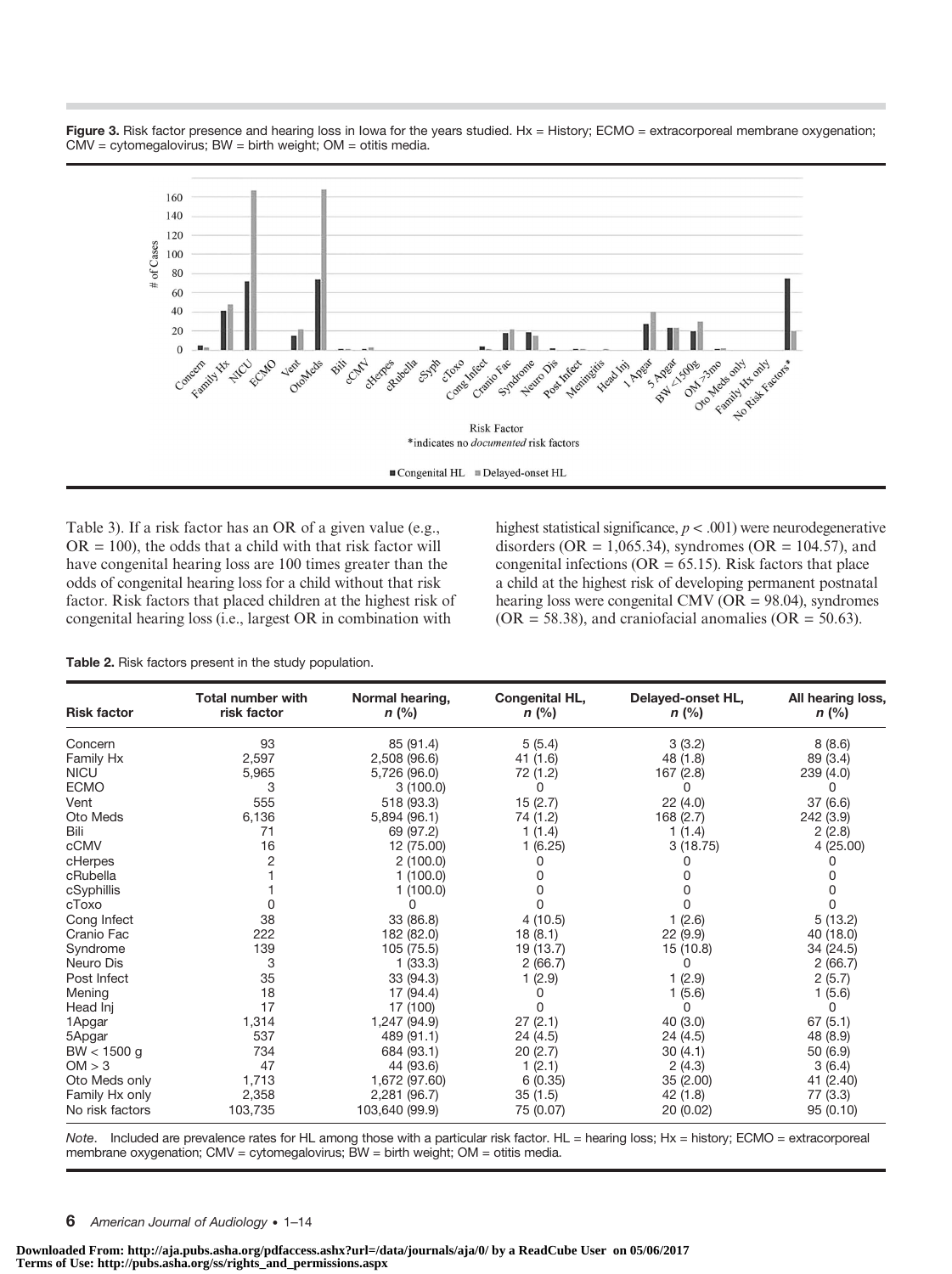|  |  |  |  |  |  |  | Table 3. Risk factors and the odds ratios associated with hearing status. |  |  |  |
|--|--|--|--|--|--|--|---------------------------------------------------------------------------|--|--|--|
|--|--|--|--|--|--|--|---------------------------------------------------------------------------|--|--|--|

| <b>Risk factor</b> | <b>Hearing status</b> | No      | Yes            | Odds ratio  | 95% confidence interval | p value |
|--------------------|-----------------------|---------|----------------|-------------|-------------------------|---------|
| Concern            | Normal                | 114,440 | 85             |             |                         |         |
|                    | Congenital            | 212     | 5              | 31.754      | 12.757 to 79.040        | < .001  |
|                    | Delayed               | 292     | 3              | 13.820      | 4.4349 to 43.9960       | < .001  |
| Family Hx          | Normal                | 112,017 | 2,508          |             |                         |         |
|                    | Congenital            | 175     | 41             | 10.164      | 7.430 to 14.736         | < .001  |
|                    | Delayed               | 246     | 48             | 8.715       | 6.380 to 11.903         | < .001  |
| <b>NICU</b>        | Normal                | 108,799 | 5,726          |             |                         |         |
|                    | Congenital            | 144     | 72             | 9.500       | 7.151 to 12.622         | < .001  |
|                    | Delayed               | 127     | 167            | 24.985      | 19.806 to 31.519        | < .001  |
| <b>ECMO</b>        | Normal                | 114,522 | 3              |             |                         |         |
|                    | Congenital            | 217     | 0              | 0           | 0                       | 1       |
|                    | Delayed               | 295     | 0              | $\Omega$    | 0                       | 1       |
| Vent               | Normal                | 114,007 | 518            |             |                         |         |
|                    | Congenital            | 202     | 15             | 16.343      | 9.605 to 27.810         | < .001  |
|                    | Delayed               | 273     | 22             | 17.736      | 11.390 to 27.618        | < .001  |
| Oto Meds           | Normal                | 108,631 | 5,894          |             |                         |         |
|                    | Congenital            | 143     | 74             | 9.538       | 7.195 to 12.643         | < .001  |
|                    | Delayed               | 127     | 168            | 24.381      | 19.334 to 30.746        | < .001  |
| Bili               | Normal                | 114,456 | 69             |             |                         |         |
|                    | Congenital            | 216     | 1              | 7.680       | 1.062 to 55.544         | .312    |
|                    | Delayed               | 294     | $\mathbf{1}$   | 5.642       | 0.781 to 40.760         | .450    |
| cCMV               | Normal                | 114,513 | 12             |             |                         |         |
|                    | Congenital            | 216     | 1              | 44.179      | 5.720 to 341.250        | .002    |
|                    | Delayed               | 292     | 3              | 98.042      | 27,524 to 349,236       | < .001  |
| cHerpes            | Normal                | 114,523 | $\overline{c}$ |             |                         |         |
|                    | Congenital            | 217     | 0              | 0           | 0                       | 1       |
|                    | Delayed               | 295     | 0              | 0           | 0                       | 1       |
| cRubella           | Normal                | 114,524 | $\mathbf{1}$   |             |                         |         |
|                    | Congenital            | 217     | 0              | 0           | 0                       | 1       |
|                    | Delayed               | 295     | 0              | $\mathbf 0$ | 0                       | 1       |
| cSyphillis         | Normal                | 114,524 | $\mathbf{1}$   |             |                         |         |
|                    | Congenital            | 217     | 0              | $\mathbf 0$ | 0                       | 1       |
|                    | Delayed               | 294     | $\mathbf{1}$   | 389.537     | 24.308 to 6,242.460     | < .001  |
| cToxo              | Normal                | 114,525 | 0              |             |                         |         |
|                    | Congenital            | 217     | 0              | 0           | 0                       | 1       |
|                    | Delayed               | 295     | 0              | 0           | 0                       | 1       |
| Cong Infect        | Normal                | 114,492 | 33             |             |                         |         |
|                    | Congenital            | 213     | 4              | 65.154      | 22.883 to 185.509       | < .001  |
|                    | Delayed               | 294     | $\mathbf{1}$   | 11.801      | 1.609 to 86.565         | .162    |
| Cranio Fac         | Normal                | 114,343 | 182            |             |                         |         |
|                    | Congenital            | 199     | 18             | 56.827      | 34,335 to 94,053        | < .001  |
|                    | Delayed               | 273     | 22             | 50.629      | 32.023 to 80.045        | < .001  |
| Syndrome           | Normal                | 114,420 | 105            |             |                         |         |
|                    | Congenital            | 198     | 19             | 104.569     | 62,910 to 173,813       | < .001  |
|                    | Delayed               | 280     | 15             | 58.378      | 33.561 to 101.545       | < .001  |
| Neuro Dis          | Normal                | 114,524 | 1              |             |                         |         |
|                    | Congenital            | 215     | $\overline{2}$ | 1,065.340   | 96.242 to 11,792.635    | < 0.001 |
|                    | Delayed               | 295     | $\mathbf 0$    | 0           | 0                       | 1       |
| Post Infect        | Normal                | 114,492 | 33             |             |                         |         |
|                    | Congenital            | 216     | 1              | 16.062      | 2.187 to 117.965        | .085    |
|                    | Delayed               | 294     | $\mathbf{1}$   | 11.801      | 1.609 to 86/565         | .162    |
| Mening             | Normal                | 114,508 | 17             |             |                         |         |
|                    | Congenital            | 217     | $\mathbf 0$    | 0           | 0                       | 1       |
|                    | Delayed               | 294     | $\mathbf{1}$   | 22.911      | 22.911                  | .035    |
| Head Inj           | Normal                | 114,508 | 17             |             |                         |         |
|                    | Congenital            | 217     | 0              | 0           | 0                       | 1       |
|                    | Delayed               | 295     | $\mathbf 0$    | $\mathbf 0$ | 0                       | 1       |
| 1Apgar             | Normal                | 113,278 | 1,247          |             |                         |         |
|                    | Congenital            | 190     | 27             | 12.909      | 8.593 to 19.392         | < .001  |
|                    | Delayed               | 255     | 40             | 14.249      | 10.163 to 19.979        | < .001  |
| 5Apgar             | Normal                | 114,036 | 489            |             |                         |         |
|                    | Congenital            | 193     | 24             | 28.999      | 18,800 to 44.732        | < .001  |
|                    | Delayed               | 271     | 24             | 20.653      | 13.478 to 31.646        | < .001  |
|                    |                       |         |                |             |                         |         |

(table continues)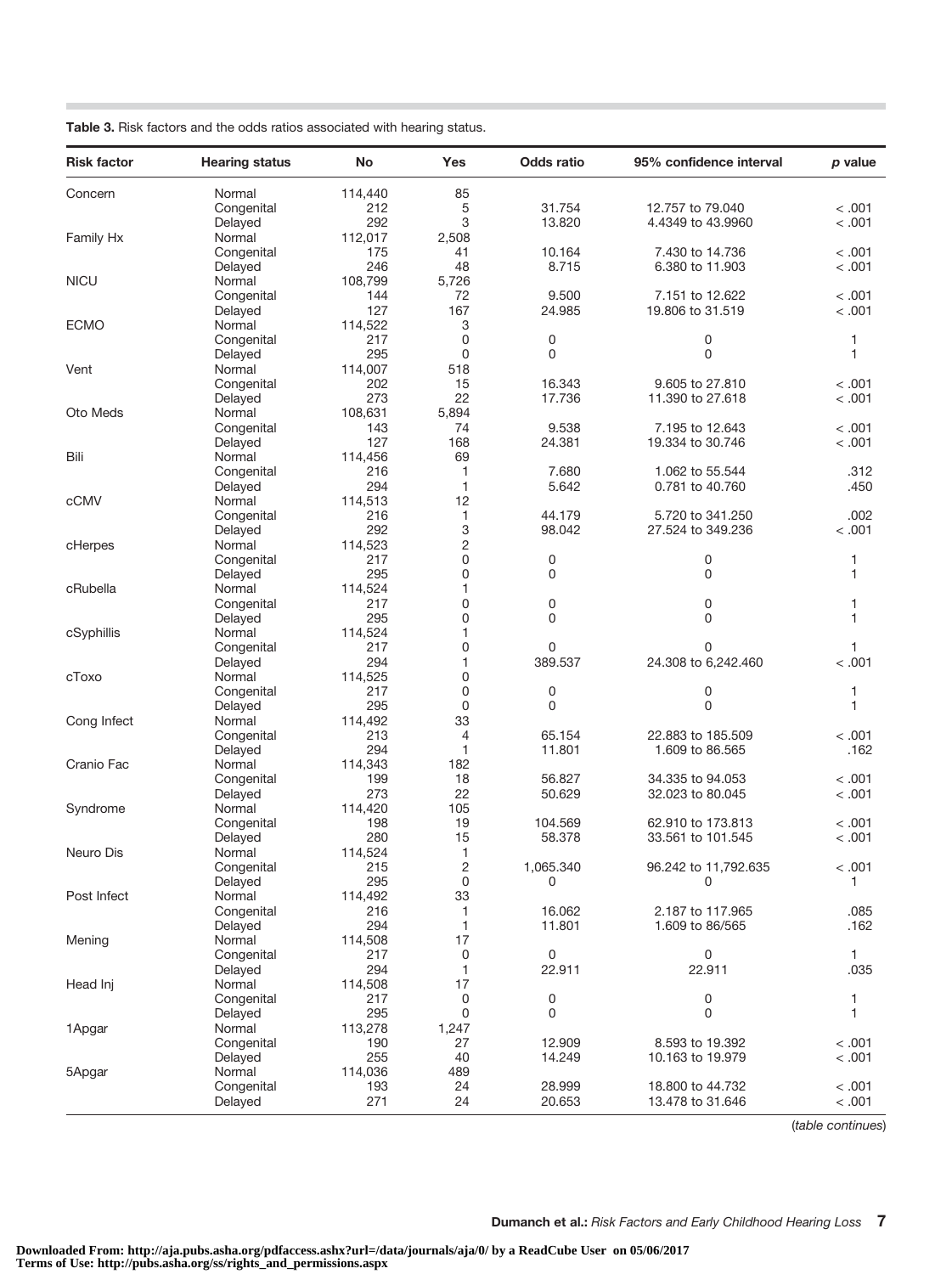Table 3. (Continued).

| <b>Risk factor</b> | <b>Hearing status</b> | No      | <b>Yes</b>     | Odds ratio | 95% confidence interval | p value |
|--------------------|-----------------------|---------|----------------|------------|-------------------------|---------|
| $BW < 1500$ q      | Normal                | 113.841 | 684            |            |                         |         |
|                    | Congenital            | 97      | 20             | 34.316     | 21,083 to 55,856        | < 0.001 |
|                    | Delayed               | 265     | 30             | 18.842     | 12,821 to 27,689        | < 0.001 |
| OM > 3             | Normal                | 114.491 | 44             |            |                         |         |
|                    | Congenital            | 216     |                | 12.047     | 1.652 to 87.828         | .154    |
|                    | Delayed               | 293     | $\overline{2}$ | 17.762     | 4.286 to 73,605         | < 0.001 |
| Oto Meds only      | Normal                | 112.853 | 1672           |            |                         |         |
|                    | Congenital            | 211     | 6              | 1.919      | 0.851 to 4.327          | .188    |
|                    | Delayed               | 260     | 35             | 9.086      | 6.363 to 12.974         | < 0.001 |
| Family Hx only     | Normal                | 112.244 | 2281           |            |                         |         |
|                    | Congenital            | 182     | 35             | 9.463      | 6.575 to 13.620         | < .001  |
|                    | Delayed               | 253     | 42             | 8.169      | 5,878 to 11,354         | < 0.001 |

#### Examination of Risk Factors in Combination

In this study, 43% of CWRF have more than one risk factor (see Figure 2). Attempting to examine all of the possible combinations of the risk factors results in more than four million different combinations, so one way to look at their combined effect is to count the number of risk factors each individual has. Table 4 presents the cumulative risk factor table. This table represents the hearing lossonset likelihood on the basis of the number of risk factors present in a given individual. This table uses relative risk to compare the onsets with each other relative to normal hearing. For instance, the risk of congenital hearing loss with one risk factor is 41.38 and normal hearing is 57.35, so the relative risk is  $41.38/57.35 = 0.72$ . Note that in Figure 4, the risk of congenital and delayed-onset hearing loss both increase as the number of risk factors increases. Using Table 4 to compare congenital versus delayedonset hearing loss demonstrates how much the relative risk of congenital is higher than delayed. For instance, with three risk factors, congenital is 1.09 times higher than delayed, as  $1.563/1.434 = 1.090$ . This is represented by the dashed black line in Figure 4. It is apparent that the risk of congenital and delayed-onset hearing loss are relatively the same until four or more risk factors, at which point congenital is greater and increases at a faster rate. The take-home message is that for those who have at least one risk factor, the risk of congenital or delayed-onset hearing loss increases with each risk factor when compared with normal. In addition, after about three risk factors, the risk is higher for congenital hearing loss than for delayed.

Table 4. Hearing loss-onset likelihood (OR) on the basis of number of risk factors present.

| # of risk factors                                    |                         | 2                       | з                      | 4                    | 5                    | հ–7                  |
|------------------------------------------------------|-------------------------|-------------------------|------------------------|----------------------|----------------------|----------------------|
| Congenital HL<br>Delayed-onset HL<br>Normal hearing  | 41.38<br>45.20<br>57.32 | 26.90<br>31.32<br>29.78 | 12.41<br>11.39<br>7.94 | 9.66<br>8.19<br>3.31 | 6.21<br>2.85<br>1.25 | 3.45<br>1.07<br>0.37 |
| <i>Note.</i> $HL =$ hearing loss; $OR =$ odds ratio. |                         |                         |                        |                      |                      |                      |

#### Examination of Risk Factors in Isolation

Two risk factors in isolation were examined due to their well-established or equivocal association with childhood hearing loss and because they often occur alone: ototoxic medications and family history of hearing loss. Ototoxic medications in isolation was the third most commonly occurring risk factor (14.8%,  $n = 1,713$ ). This risk factor demonstrated a higher rate of hearing loss than among the general population, as 2.4%  $(n = 41)$  of individuals were diagnosed with hearing loss by age 3. Of those children who received ototoxic medications and presented with hearing loss, 85.37%  $(n = 35)$  of cases were delayed in onset (see Figure 5). Further, ototoxic medication treatment alone demonstrated a significant relationship with congenital hearing loss (OR = 1.919,  $p < .001$ ) and with delayed-onset hearing loss (OR = 9.086,  $p < .001$ ).

Family history of hearing loss also demonstrated a higher rate of hearing loss than among the general population, as  $3.3\%$  ( $n = 77$ ) of individuals were diagnosed with hearing loss by age 3 (see Figure 6). This risk factor demonstrated a significant relationship with congenital hearing loss (OR = 9.463,  $p < .001$ ) and with delayed-onset hearing loss (OR = 8.169,  $p < .001$ ).

## What Are the Differences in Follow-up Rates for CWRF Who Pass the NHS and Those Who Do Not Pass the NHS?

Follow-up rates for CWRF were examined (see Table 5) and compared using a chi-square test. Children who referred on the birth screening returned for an outpatient hearing screen (79%) significantly more frequently  $(\chi^2 = 4, 128.3, p < .001)$  than did those who passed the birth screen (6%). Return rates for diagnostic testing were also significantly higher for those individuals who referred on the birth screening  $(43\% - 60\% , \chi^2 = 366.01, p < .001)$ in comparison to those who passed the birth screen (21%).

#### **Discussion**

The primary purpose of the current study was to determine the prevalence of CWRF and hearing loss and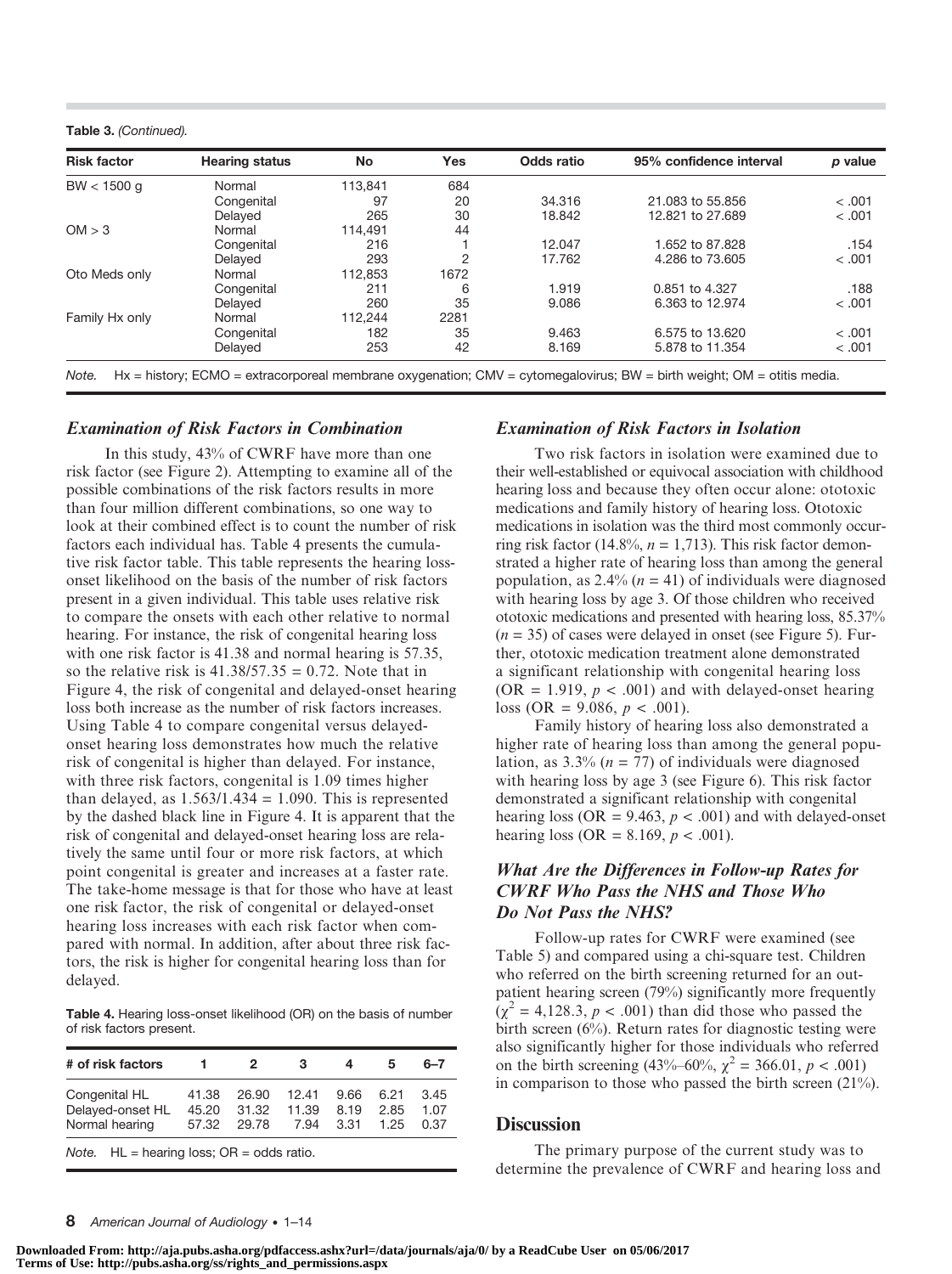



the likelihood of a child developing hearing loss on the basis of their specific risk factor(s). Between January 2010 and December 2012, 115,039 Iowa children received an NHS. Of the children with no reported risk factors, 99.9% demonstrated normal hearing up to age 3 years. Congenital hearing loss was present in 0.07%, and 0.01% developed permanent hearing loss by age 3. Of the CWRF, 96.3% were documented as having normal hearing up to age 3 years. Congenital hearing loss was present in 1.4%, and 2.3% developed hearing loss by age 3.

A secondary purpose was to examine follow-up rates of audiologic care for CWRF in order to determine if infants with a risk factor for hearing loss were receiving the recommended audiologic assessment. Children with risk

factors for hearing loss who referred on the birth screening returned for an outpatient hearing screen and/or diagnostic testing significantly more frequently than did those who passed the birth screen. This may demonstrate the need for better education provided to the parents and health care providers regarding the association between risk factors and hearing loss, particularly for those with risk factors that are strongly associated with delayed-onset hearing loss. Current education practices for parents involve informing them that their child has a risk factor for hearing loss and instructing them to return at either 6 months or 24– 30 months for a repeat hearing screening or hearing test. Parents subsequently receive a letter in the mail including this information. Improved education could involve explaining



Figure 5. Ototoxic medication exposure and hearing status. Figure 6. Family history of hearing loss and hearing status.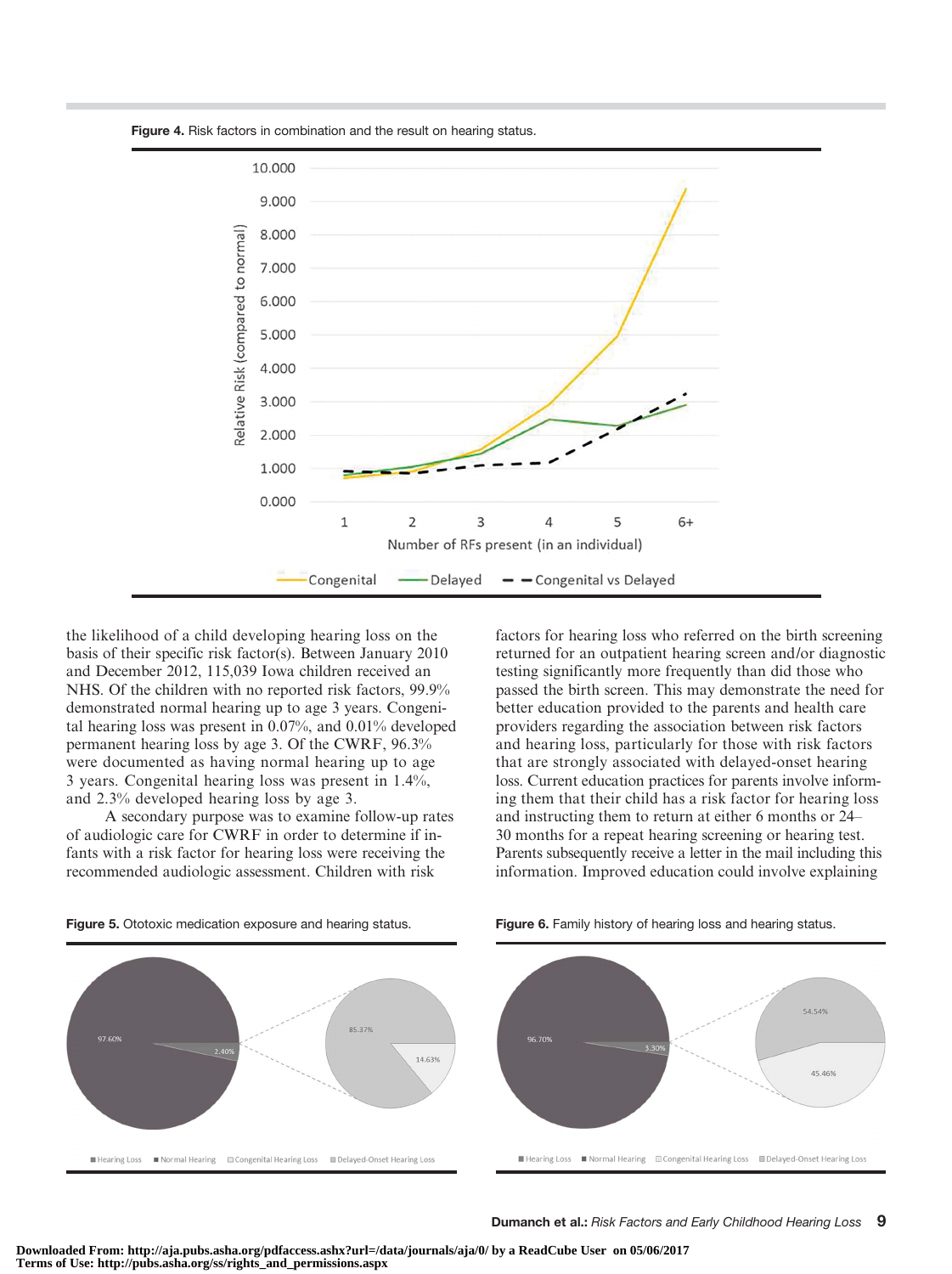| Follow-up               | <b>Birth screen outcome</b> | Returned for outpatient screen, n (%) | Returned for Dx testing, $n$ (%) |
|-------------------------|-----------------------------|---------------------------------------|----------------------------------|
| <b>Bilateral Refer</b>  | 333                         | 264 (79)                              | 199 (60)                         |
| <b>Unilateral Refer</b> | 480                         | 379 (79)                              | 205 (43)                         |
| Missed                  | 85                          | 72 (85)                               | 22(26)                           |
| Pass both               | 10.555                      | 618(6)                                | 2,182(21)                        |
| Total                   | 11.453                      | 1,333(12)                             | 2,608(23)                        |

Table 5. Follow-up rates of audiologic care for children with risk factors.

the specific risk to their child (i.e., "Your child received ototoxic medications, and 4% of all children in Iowa who receive these antibiotics develop hearing loss by age 3. Because of this, we need you to come back to the hospital before age 3 so we can check to see if your child's hearing has changed.") Current education practices for providers involve a statement in the hearing screening clinical note that the child has a risk factor for hearing loss and will be contacted by the IDPH regarding follow-up testing. Improved education could involve explaining the specific risk to their patient, such as in the previous example, or more broadly, sharing data such as those presented in the current study through hospital in-service presentations for pediatric staff.

## The Risk of Congenital or Delayed-Onset Hearing Loss for Infants and Toddlers With Risk Factors Relative to the Risk for Individuals Without Those Risk Factors

Iowa's EHDI legislation mandates that any individual working with a child must report risk factors and diagnostic audiologic evaluation results for all children up to 3 years of age. This legislation provides a unique opportunity to study the association between risk factors and congenital or delayed-onset hearing loss in a population of infants and toddlers. For babies born in Iowa from 2010 through 2012, we analyzed all risk factors to determine the likelihood of a child being affected by congenital hearing loss or delayed-onset hearing loss when the particular condition was present. Results indicated that the following were statistically significant risk factors in the occurrence of congenital hearing loss: neurodegenerative disorders, syndromes, congenital CMV, congenital infections, craniofacial anomalies, parent concern regarding hearing status, Apgar 0–6 at 5 min, NICU stay greater than 5 days, ototoxic medication treatment, low birth weight, assisted ventilation, Apgar 0–1 at 1 min, and family history of hearing loss. Results indicated that the following were statistically significant risk factors in the occurrence of delayed-onset hearing loss: congenital syphilis, syndromes, congenital CMV, craniofacial anomalies, parent concern regarding hearing status, Apgar 0–6 at 5 min, NICU stay greater than 5 days, ototoxic medication treatment, meningitis, low birth weight, otitis media for longer than 3 months, assisted ventilation, Apgar 0–1 at 1 min, and family history of hearing loss. It is apparent that there is significant overlap in the factors that cause both congenital hearing loss and delayed-onset

hearing loss. Because of these findings, it is recommended that certain risk factors associated with hearing loss continue to be reported and targeted monitoring implemented. This information will not only continue to give insight into the causes of hearing loss, but will also allow for well-timed intervention and valuable parental and professional counseling. Risk factors including hyperbilirubinemia, congenital herpes, congenital rubella, and congenital toxoplasmosis likely no longer need to be reported and thus do not need to be monitored. Although not statistically significant, low numbers of reported cases make it equivocal to judge if meningitis and ECMO no longer need to be reported due to their known association with hearing loss.

## Comparison of Current Findings to Existing Literature

Recent research (e.g., Hille, Van Straaten, & Verkerk, 2007; Kraft, Malhorta, Boerst, & Thorne, 2014; Pearson, Mann, Nedellec, Rees, & Pearce, 2013; Pourarian, Khademi, Pishva, & Jamali, 2012) did not find an association between specific JCIH risk factors and hearing loss (i.e., low birth weight, congenital infections, NICU stay greater than 5 days, ototoxic medication treatment, mechanical ventilation, syndromes, craniofacial anomalies). In contrast, the current study showed associations between these risk factors and hearing loss. The differences between the current study and others may reflect the need for a large sample size in order to detect small effects. Furthermore, the current study showed no association between hearing loss and congenital herpes, rubella, syphilis, or toxoplasmosis. In this case, the lack of association is due to the absence of such cases. Older studies showing associations between these diseases and hearing loss have been completed in less economically developed areas and often prior to widespread vaccinations against rubella, hence the previously reported increased incidence of hearing loss due to these diseases or infections (e.g., Roizen, 2003; Sellars & Beighton, 1983). This change validates that public health initiatives to reduce maternal and childhood infections and diseases have had a beneficial effect on childhood hearing.

## Risk Factors in Combination

The demonstration of the association between risk factors and hearing loss may also reflect the need to further study the synergistic effect of risk factors in combination.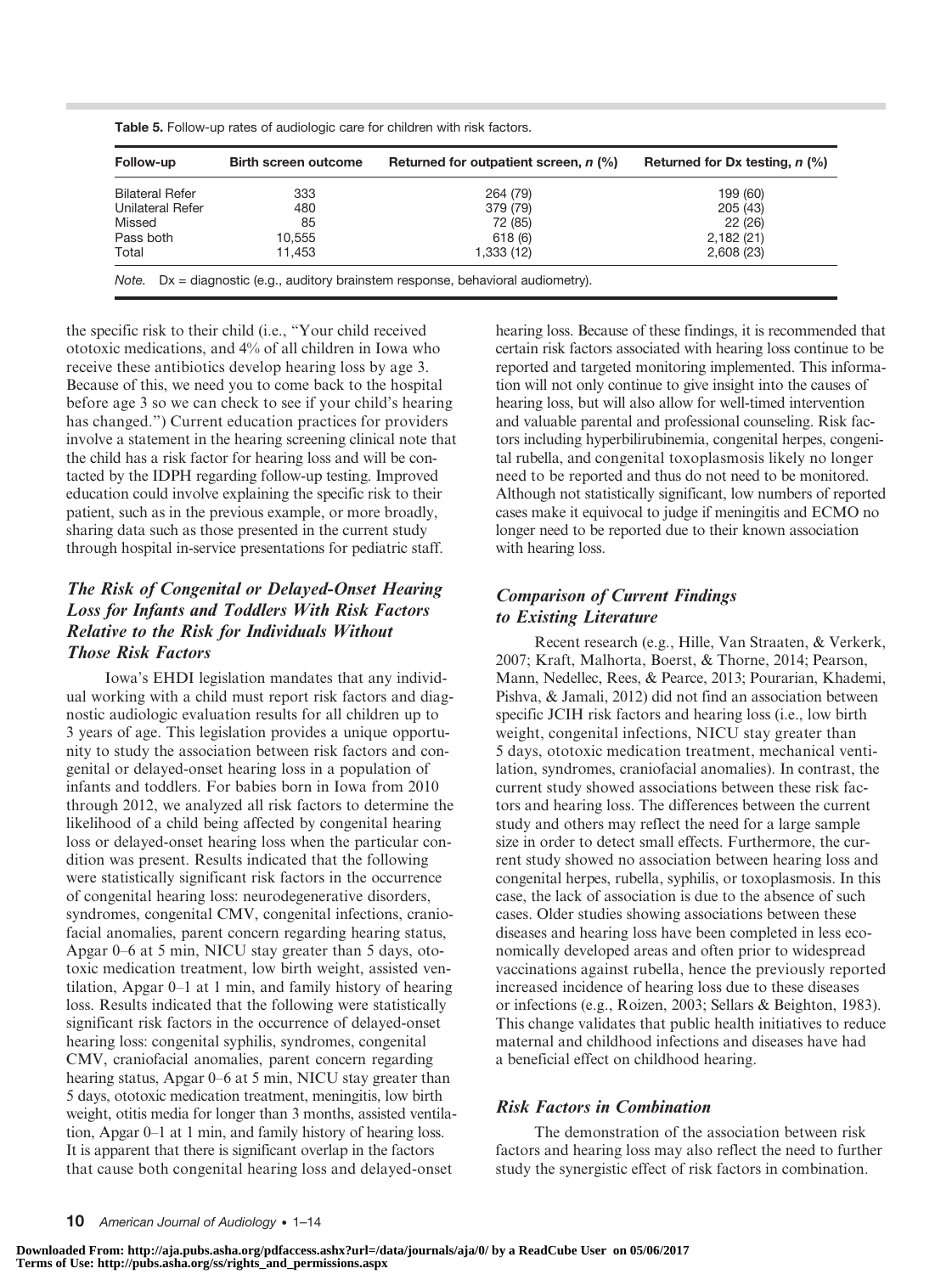Many of these risk factors occur in combination (e.g., NICU stay greater than 5 days, assisted ventilation, and low birth weight; low Apgar score and ECMO therapy), with 43% of CWRF in this study having more than one risk factor. The current data suggest that as an individual has more risk factors present, it is more likely that he or she will have hearing loss than normal hearing. For those individuals who have at least one risk factor, the risk of congenital or delayed-onset hearing loss increases with each risk factor when compared with normal hearing. It is, however, difficult to compare how each risk factor compares to one another and to disentangle the effects of the presence of multiple risk factors as there are at least four million different combinations of risk factors. Hence, one way to examine their combined effects is to count the number of risk factors each individual has and compare the sheer number of risk factors between the different onsets. This information, in combination with the ORs for each specific risk factor, may allow the hearing health care professional or pediatrician to provide more informed recommendations for each individual's family in terms of risk monitoring (e.g., earlier hearing monitoring and/or more frequent monitoring) and the likelihood of a child developing hearing loss on the basis of their type and number of risk factors present.

## Risk Factors in Isolation

Two risk factors were examined in isolation due to their high frequency of occurrence and known association or equivocal association with hearing loss. One of these factors was treatment with ototoxic medications due to the incongruous findings between hearing loss and ototoxic medications in previous studies (e.g., no association found by Hess et al., 1998, and Setiabudy et al., 2013; association found by Bielecki, Horbulewicz, & Wolan, 2011; Fuchs et al., 2016; Robertson, Tyebkhan, Peliowski, Etches, & Cheung, 2006; Zimmerman & Lahav, 2013) and the high number of babies who received ototoxic medications in the study population. In this study, treatment with ototoxic medications (when combined with other risk factors) was the most prevalent risk factor, and 3.9% of all hearing loss was associated with their use. This finding is well aligned with previous literature on this topic that has demonstrated positive associations between hearing loss and antibiotic use. When examining ototoxic medications in isolation, the risk factor was the third most commonly occurring. Even in isolation, ototoxic medications are a significant risk factor for hearing loss, demonstrating a higher rate of hearing loss than among the general population, as 2.4% of individuals were diagnosed with hearing loss by age 3. Of those children who received ototoxic medications and presented with hearing loss, 85.37% of cases were delayed in onset. Further, ototoxic medication treatment alone demonstrated a significant relationship with congenital hearing loss and with delayed-onset hearing loss. It is important to note that those individuals who received ototoxic medications and were identified with congenital hearing loss may have actually been born with hearing and developed hearing loss

during their birth admission. This is a possibility because the "birth screen" is performed as close to discharge as possible, therefore following the completion of the antibiotic therapy. Further, the high OR associated with ototoxic medications and delayed-onset hearing loss highlights the importance of continued monitoring of children with this risk factor. Although these data do not provide information about type, dosage, or frequency of treatment, these data warrant further exploration of the link between hearing loss (particularly delayed-onset hearing loss) and ototoxic medications.

As approximately 60% of childhood hearing loss is genetic (Nance, 2003), the second risk factor examined in isolation was family history of childhood hearing loss. Family history is a significant risk factor for hearing loss, demonstrated by a higher rate of hearing loss than among the general population, as 3.3% individuals were diagnosed with hearing loss by age 3; this is even higher than the number of individuals who were diagnosed with hearing loss in the presence of ototoxic medication treatment only. This risk factor also demonstrated a significant relationship with congenital hearing loss and with delayed hearing loss. Although it is often assumed that a genetic hearing loss may be congenital, the present data show otherwise. Not only were the ORs nearly identical for congenital and delayed hearing loss with a family history of childhood hearing loss, the breakdown of onset was also nearly identical as well (45% congenital and 55% delayed onset). This highlights the importance of not only screening newborns at birth but also monitoring those with this risk factor until early childhood.

## Recommendations

The findings outlined above indicate varied audiologic outcomes for children with risk factors but underscore the importance of continuing to utilize risk factor reporting as criteria to monitor individuals for audiologic follow-up. Although it was shown that 96% of all individuals with risk factors will likely retain normal hearing by age 3 years, resulting in potentially unnecessary evaluations for those children, the surveillance and follow-up provided for the 4% of children who will develop hearing loss is invaluable, critical, and worthy of this monitoring. Continued examination of risk factors in large-scale studies such as this will continue to lead to superior monitoring protocols to benefit all children screened at birth and particularly for those with risk factors for hearing loss.

Certain risk factors associated with hearing loss should continue to be reported. This information will not only continue to give insight into the causes of hearing loss, but will also allow for well-timed intervention and valuable parental and professional counseling and education. Other risk factors, including hyperbilirubinemia, congenital herpes, syphilis, rubella, and congenital toxoplasmosis, likely no longer need to be reported or monitored. Although not statistically significant, low numbers of reported cases make it equivocal to judge if meningitis and ECMO no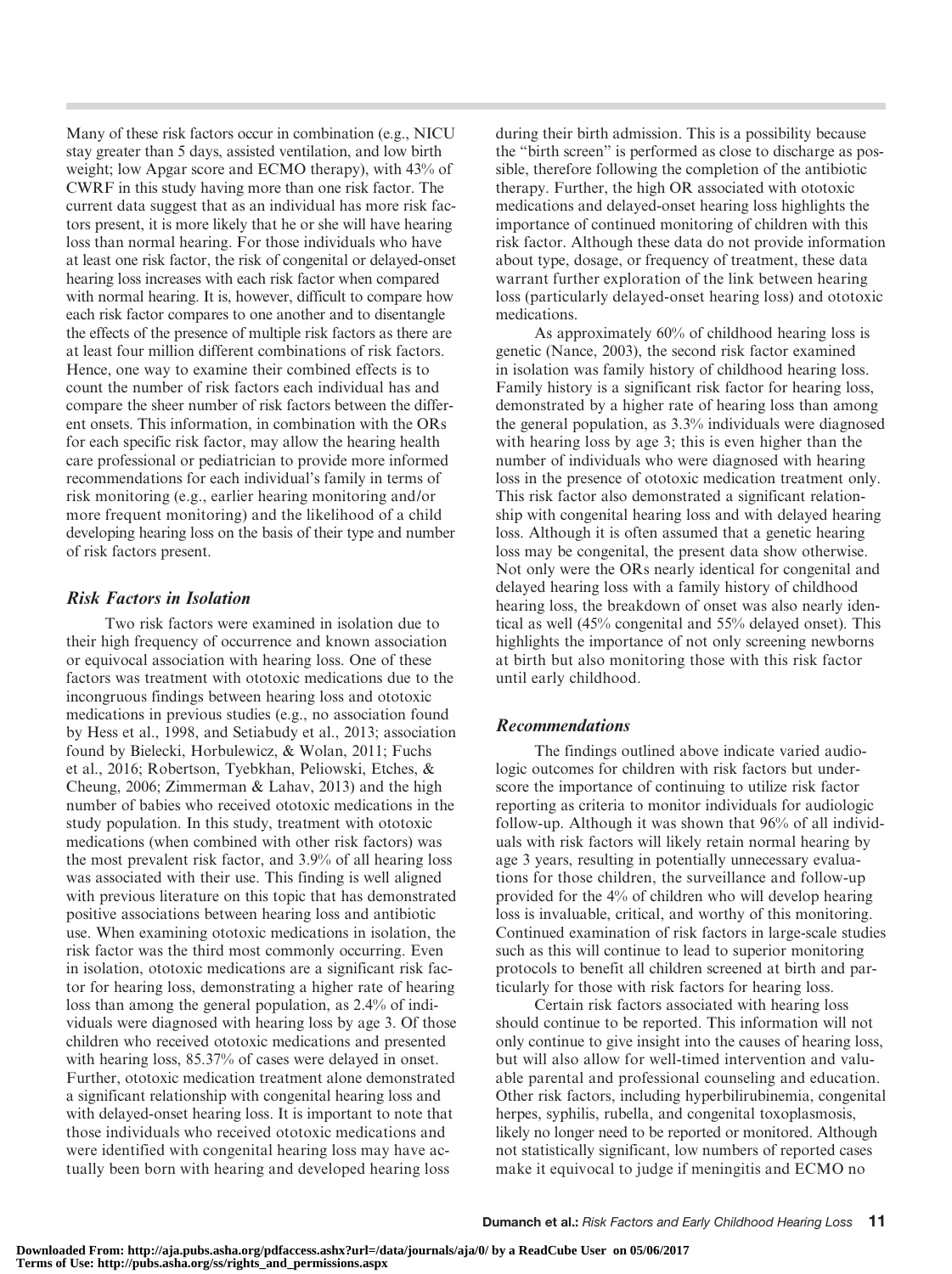longer need to be reported due to their known association with hearing loss. Otitis media for longer than 3 months, postnatal infections, and head injuries are all postnatal risks and are often not reported in the EHDI database. Because there were so few accounts of these factors in this study, we cannot make a recommendation about if these risk factors should continue to be reported and audiologic follow-up warranted.

## Limitations

One benefit of the Iowa eSP database is that many individuals enter data. Although this is an advantage as it ensures that there is a wide range of individuals completing records for each child, it is also a limitation of this study. Because there are nearly 400 individuals entering data, this may result in incomplete or inconsistent information entrance, and it is likely that the numbers presented in this study are actually an underestimate of the prevalence of risk factors. In addition to underestimating the prevalence of risk factors, it is also likely that the numbers presented in this study underestimate the number of individuals with hearing loss. Because the Iowa EHDI program only documents information in the eSP database until the child turns 3 years old, it is also possible that individuals developed hearing loss later in childhood and thus are not documented in this study. This is most likely among those individuals with congenital CMV, as it has been shown that hearing loss may not develop until later in childhood (Dahle et al., 2000). It is also certain that rates of CMV are highly underreported in this study. In a prospective study, Murph et al. (1998) found that 0.48% of Iowa newborns have congenital CMV. In the current study, only 0.01% of Iowa newborns were reported to have congenital CMV. Although CMV is the most common congenital infection in humans, 85%–90% of congenital CMV is asymptomatic (American Academy of Pediatrics, 2015) and thus a likely reason why the prevalence of congenital CMV among newborns was so low in this study. A further explanation of the low incidence of CMV reported in this study is due to the current CMV screening measures in place in Iowa. At present, there are no universal screening protocols in place for congenital CMV. If the incidence of congenital CMV is truly this underreported in the current study, it is certain that the prevalence of hearing loss due to this virus is also grossly underestimated in this study.

Loss to follow-up is a consistently reported statistic in NHS data and is due to a number of factors. In this study, loss to follow-up was also a limitation, and as a consequence, it is likely that there are undercounts of hearing loss. One example includes the infants reported as having ECMO. Although a larger number of children received ECMO treatment during the 3 years studied, only three "survived" the course of this extreme medical treatment and were reported in eSP. It is likely that there were more than three individuals who survived but that their ECMO risk status was not updated. These three also passed the UNHS. Of these three, two have no further tests on record, and one

had documentation of normal hearing at 14 months of age with no further testing reported. In stark contrast, however, the literature has well documented the high incidence of delayed-onset hearing loss among individuals who received ECMO as compared with the general population (e.g., Cheung & Robertson, 1997; Fligor, Neault, Mullen, Feldman, & Jones, 2005; Murray, Nield, Larson-Tuttle, Seri, & Friedlich, 2011). In addition to this specific example and others of underreporting, documented follow-up rates can be seen in Table 4. The overall follow-up rate hovers between 12% and 23% for outpatient screening and diagnostic testing, demonstrating the possibility that, if anything, the prevalence of hearing loss is well undercounted.

Further, another area that is likely to have slight data imprecision is congenital hearing loss. For purposes of this study, congenital was defined as a refer on the hearing screen at birth and a subsequent diagnosis of permanent hearing loss. However, the birth screen is completed close to discharge, so it is possible that certain children, especially those who were long-term NICU inpatients, were born with normal hearing and subsequently lost their hearing during their course of treatment or stay. Although this does not necessarily make a large impact in terms of how we would treat the child audiologically and how it would affect our early intervention, it may affect recommendations for hearing health care in the NICU and, in the current study, is a potential source of data imprecision that is difficult to overcome.

#### **Conclusions**

The purpose of this study was to examine the association between risk factors for hearing loss and early childhood hearing status (normal hearing, congenital hearing loss, or delayed-onset hearing loss). After performing a retrospective data review of 115,039 children born over a 3-year time span, we reached the following conclusions:

- Certain risk factors put a child at significantly greater risk of having congenital hearing loss or developing hearing loss by age 3 years. This demonstrates the need for follow-up diagnostic testing to remain a priority for children with certain risk factors for hearing loss.
- The greater number of risk factors a child has, the more likely he or she is to have or develop hearing loss.
- Public health initiatives to reduce childhood infections and diseases have had a beneficial effect on childhood hearing.
- Awareness regarding and knowledge of associations between risk factors and hearing loss should be clearly communicated with families and health care professionals.

#### Acknowledgments

This study was partially supported by grants from the Centers for Disease Control and Prevention to the Iowa Department of Public Health (Grant 5UR3/DD000785), Health Resources Services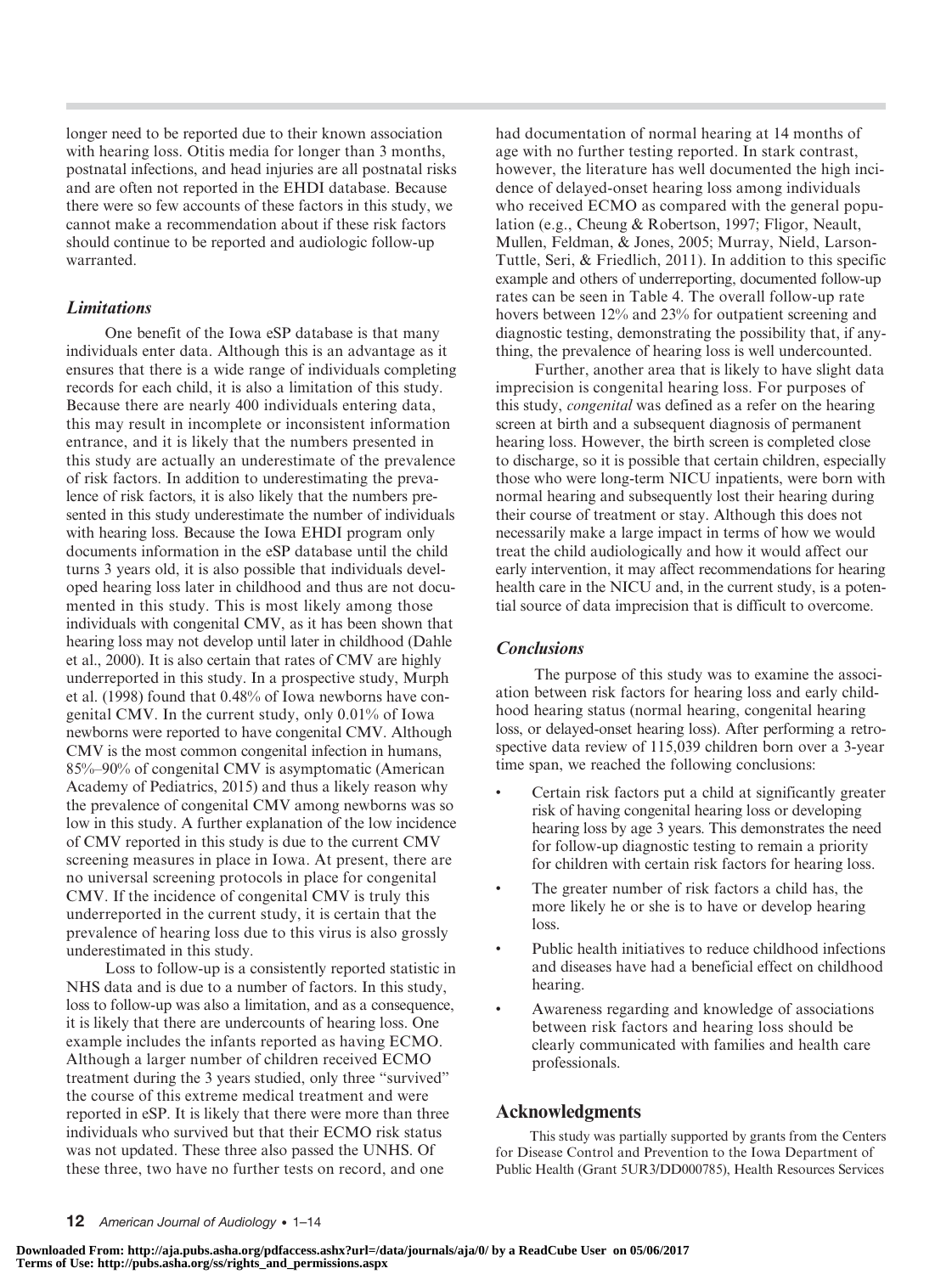Administration to the Iowa Department of Public Health (Grant H61MC26835-02), and the University of Iowa Graduate Student Senate to Kelsey Dumanch. We thank all families, audiologists, physicians, and staff for their compassion and hard work caring for Iowa's children. Declaration of interest: The authors report no conflicts of interest. The authors alone are responsible for the content and writing of the article.

## References

- American Academy of Pediatrics. (2015). Cytomegalovirus infection. In D. W. Kimberlin, M. T. Brady, M. A. Jackson, & S. S. Long (Eds.), Red book: 2015 report of the committee on infectious diseases (pp. 317–322). Elk Grove Village, IL: Author.
- American Speech-Language-Hearing Association. (2015). Causes of hearing loss in children. Retrieved from http://www.asha.org/ public/hearing/Causes-of-Hearing-Loss-in-Children/

Berninger, E., & Westling, B. (2011). Outcome of a universal newborn hearing-screening programme based on multiple transientevoked otoacoustic emissions and clinical brainstem response audiometry. Acta Oto-Laryngologica, 131, 728–739.

Beswick, R., Driscoll, C., & Kei, J. (2012). Monitoring for postnatal hearing loss using risk factors: A systematic literature review. Ear and Hearing, 33, 745–756.

Beswick, R., Driscoll, C., Kei, J., Khan, A., & Glennon, S. (2013). Which risk factors predict postnatal hearing loss in children? Journal of the American Academy of Audiology, 24, 205–213.

Bielecki, I., Horbulewicz, A., & Wolan, T. (2011). Risk factors associated with hearing loss in infants: An analysis of 5282 referred neonates. International Journal of Pediatric Otorhinolaryngology, 75, 925–930.

Centers for Disease Control and Prevention. (2013). Annual Data Early Hearing Detection and Intervention (EHDI) Program. Retrieved from http://www.cdc.gov/ncbddd/hearingloss/ehdidata.html

Cheung, P. Y., & Robertson, C. M. (1997). Sensorineural hearing loss in survivors of neonatal extracorporeal membrane oxygenation. Pediatric Rehabilitation, 1, 127–130.

Dahle, A. J., Fowler, K. B., Wright, J. D., Boppana, S. B., Britt, W. J., & Pass, R. F. (2000). Longitudinal investigation of hearing disorders in children with congenital cytomegalovirus. Journal of the American Academy of Audiology, 11, 283–290.

du Prel, J. B., Rohrig, B., Hommel, G., & Blettner, M. (2010). Choosing statistical tests. Deutsches Arzteblatt International, 107, 343–348.

Fligor, B. J., Neault, M. W., Mullen, C. H., Feldman, M. A., & Jones, D. T. (2005). Factors associated with sensorineural hearing loss among survivors of extracorporeal membrane oxygenation therapy. Pediatrics, 115, 1519–1528.

Foulon, I., Naessens, A., Foulon, W., Casteels, A., & Gordts, F. (2008). A 10-year prospective study of sensorineural hearing loss in children with congenital cytomegalovirus infection. Journal of Pediatrics, 153, 84–88.

Fuchs, A., Zimmermann, L., Graz, M. B., Cherpillod, J., Tolsa, J. F., Buclin, T., & Giannoni, E. (2016). Gentamicin exposure and sensorineural hearing loss in preterm infants. PLoS One, 11. e0158806. https://doi.org/10.1371/journal/pone.0158806

Goderis, J., Keymeulen, A., Smets, K., Van Hoecke, H., De Leenheer, E., Boudewyns, A., . . . Dhooge, I. (2016). Hearing in children with congenital cytomegalovirus infection: Results of a longitudinal study. Journal of Pediatrics, 172, 110-115.

Gurney, J. G., Krull, K. R., Kadan-Lottick, N., Nicholson, H. S., Nathan, P. C., Zebrack, B., ... Ness, K. K. (2009). Social

outcomes in the childhood cancer survivor study cohort. Journal of Clinical Oncology, 27, 2390–2395.

- Guyatt, G. H., Oxman, A. D., Kunz, R., Vist, G. E., Falck-Ytter, Y., & Schunemann, H. J. (2008). GRADE: What is "quality of evidence" and why is it important to clinicians? *BMJ*, 336, 995–998.
- Hess, M., Finckh-Kramer, U., Bartsch, M., Kewitz, G., Versmold, H., & Gross, M. (1998). Hearing screening in at-risk neonate cohort. International Journal of Pediatric Otorhinolaryngology, 46, 81–89.
- Hille, E., Van Straaten, I., & Verkerk, P. H. (2007). Prevalence and independent risk factors for hearing loss in NICU infants. Acta Paediatrica, 96, 1155–1158.

Iowa Department of Public Health. (2003). Section code 135.131: Universal newborn and infant hearing screening. Retrieved from http://idph.iowa.gov/Portals/1/Files/EHDI/EHDI%20Law.pdf

- Iowa Department of Public Health. (2008). Monitoring children with risk factors. Retrieved from https://idph.iowa.gov/Portals/ 1/Files/EHDI/Risk%20Factors.pdf
- Iowa Department of Public Health. (2016). EHDI database. Retrieved from http://idph.iowa.gov/ehdi/database

Joint Committee on Infant Hearing. (2007). Year 2007 position statement: Principles and guidelines for early hearing detection and intervention programs. Pediatrics, 120, 898–921.

Kraft, C. T., Malhorta, S., Boerst, A., & Thorne, M. C. (2014). Risk indicators for congenital and delayed-onset hearing loss. Otology and Neurotology, 35, 1839–1843.

Moeller, M. P. (2000). Early intervention and language development in children who are deaf and hard of hearing. Pediatrics, 106, E43.

Moeller, M. P., Tomblin, J. B., Yoshinaga-Itano, C., Connor, C. M., & Jerger, S. (2007). Current state of knowledge: Language and literacy of children with hearing impairment. Ear and Hearing, 28, 740–753.

Murph, J. R., Petheram, S. J., O*'*Neill, M. E., Benson, P., Pfab, D., Zimmerman,  $B_{1}, \ldots$  Souza, I. E. (1998). Epidemiology of congenital cytomegalovirus infection: Maternal risk factors and molecular analysis of cytomegalovirus strains. American Journal of Epidemiology, 147, 940–947.

Murray, M., Nield, T., Larson-Tuttle, C., Seri, I., & Friedlich, P. (2011). Sensorineural hearing loss at 9–13 years of age in children with a history of neonatal extracorporeal membrane oxygenation. Archives of Disease in Childhood *–* Fetal and Neonatal Edition, 96, F128–F132.

Nance, W. E. (2003). The genetics of deafness. Mental Retardation and Developmental Disabilities Research Reviews, 9, 109–119.

Pearson, F., Mann, K. D., Nedellec, R., Rees, A., & Pearce, M. S. (2013). Childhood infections, but not early life growth, influence hearing in the Newcastle thousand families birth cohort at age 14 years. BMC Ear, Nose, and Throat Disorders, 13. https://doi.org/10.1186/1472-6815-13-9

Pourarian, S., Khademi, B., Pishva, N., & Jamali, A. (2012). Prevalence of hearing loss in newborns admitted to neonatal intensive care unit. Iranian Journal of Otorhinolaryngology, 24, 129–134.

Robertson, C. M., Tyebkhan, J. M., Peliowski, A., Etches, P. C., & Cheung, P. Y. (2006). Ototoxic drugs and sensorineural hearing loss following severe neonatal respiratory failure. Acta Paediatrica, 95, 214–223.

Roizen, N. J. (2003). Nongenetic causes of hearing loss. Mental Retardation and Developmental Disabilities Research Reviews, 9, 120–127.

Roush, J., & Corbin, N. E. (2016). Screening for hearing loss and middle ear disorders: Beyond the newborn period. In A. T. Tharpe & R. Seewald (Eds.), Comprehensive handbook of pediatric audiology (2nd ed., pp. 397–399). San Diego, CA: Plural.